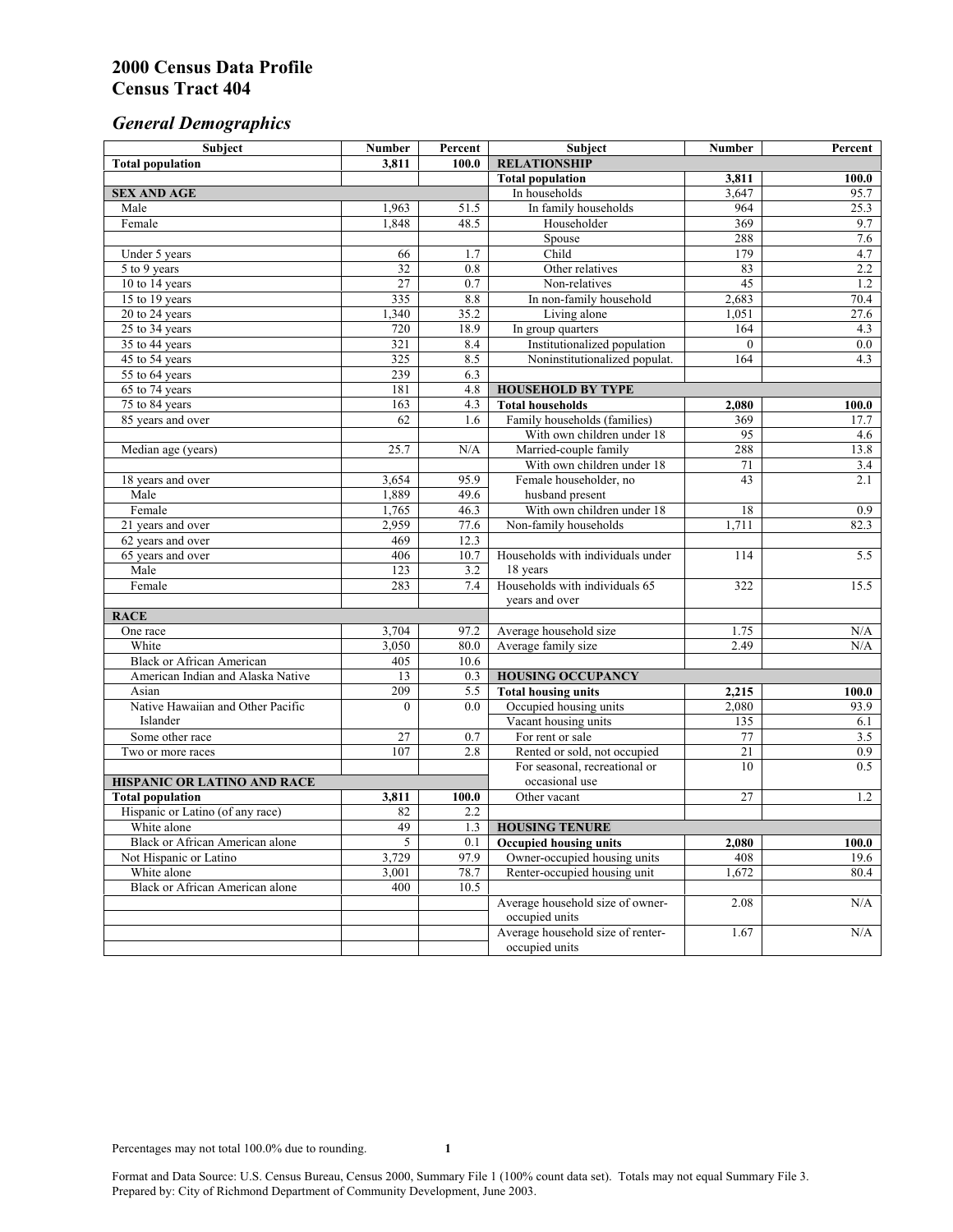## *Social Characteristics*

| <b>Subject</b>                                            | <b>Number</b>            | Percent     | <b>Subject</b>                         | <b>Number</b>      | Percent    |
|-----------------------------------------------------------|--------------------------|-------------|----------------------------------------|--------------------|------------|
| <b>SCHOOL ENROLLMENT</b>                                  | <b>RESIDENCE IN 1995</b> |             |                                        |                    |            |
| Population 3 years and over enrolled in                   | 1,789                    | 100.0       | Population 5 years and over            | 3,811              | 100.0      |
| school                                                    |                          |             | Same house in 1995                     | 859                | 22.5       |
| Nursery school, preschool                                 | 22                       | 1.2         | Different house in the U.S. in         | 2.803              | 73.6       |
| Kindergarten                                              | 13                       | 0.7         | 1995                                   |                    |            |
| Elementary school (grades 1-8)                            | 72                       | 4.0         | Same county                            | 575                | 15.1       |
| High school (grades 9-12)                                 | 23                       | 1.3         | Different county                       | 2,228              | 58.5       |
| College or graduate school                                | 1.668                    | 92.8        | Same state                             | 1,769              | 46.4       |
|                                                           |                          |             | Different state                        | 459                | 12.0       |
| EDUCATIONAL ATTAINMENT                                    | Elsewhere in 1995        | 149         | 3.9                                    |                    |            |
| Population 25 years and over                              | 2,013                    | 100.0       |                                        |                    |            |
| Less than 9 <sup>th</sup> grade                           | 147                      | 7.3         | NATIVITY AND PLACE OF BIRTH            |                    |            |
| $9th$ to $12th$ grade, no diploma                         | 188                      | 9.3         | <b>Total population</b>                | 3,882              | 100.0      |
| High school graduate (includes equivalency)               | 230                      | 11.4        | Native                                 | 3.597              | 92.7       |
| Some college, no degree                                   | 230                      | 11.4        | Born in United States                  | 3,536              | 91.1       |
| Associate degree                                          | 58                       | 2.9         | State of residence                     | 1,894              | 48.8       |
| Bachelor's degree                                         | 677                      | 33.6        | Different state                        | 1,642              | 42.3       |
| Graduate or professional degree                           | 483                      | 24.0        | Born outside United States             | 61                 | 1.6        |
| Percent high school graduate or higher                    | 83.4%                    | N/A         | Foreign born                           | 285                | 7.3        |
| Percent bachelor's degree or higher                       | 57.6%                    | N/A         | Entered 1990 to March 2000             | 115                | 3.0        |
|                                                           |                          |             | Naturalized citizen                    | 114                | 2.9        |
| <b>MARITAL STATUS</b>                                     | Not a citizen            | 171         | 4.4                                    |                    |            |
| Population 15 years and over                              | 3,726                    | 100.0       |                                        |                    |            |
| Never married                                             | 2,509                    | 67.3        | <b>REGION OF BIRTH OF FOREIGN BORN</b> |                    |            |
| Now married, not including separated                      | 707                      | 19.0        | Total (excluding born at sea)          | 285                | 100.0      |
| Separated                                                 | 37                       | 1.0         | Europe                                 | 73                 | 25.6       |
| Widowed                                                   | 194                      | 5.2         | Asia                                   | 122                | 42.8       |
| Female                                                    | 174                      | 4.7         | Africa                                 | 52                 | 18.2       |
| Divorced                                                  | 279                      | $7.5$       | Oceania                                | 11                 | 3.9        |
| Female                                                    | 158                      | 4.2         | Latin America                          | 12                 | 4.2        |
|                                                           |                          |             | Northern America                       | $\overline{15}$    | 5.3        |
| <b>GRANDPARENTS AS CAREGIVERS</b>                         |                          |             |                                        |                    |            |
| Grandparent living in household with<br>$\bf{0}$<br>100.0 |                          |             | <b>LANGUAGE SPOKEN AT HOME</b>         |                    |            |
| one or more own grandchildren under 18                    |                          |             | Population 5 years and over            | 3,811              | 100.0      |
| years                                                     |                          |             | English only                           | 3,360              | 88.2       |
| Grandparent responsible for grandchildren                 | $\overline{0}$           | 0.0         | Language other than English            | 451                | 11.8       |
|                                                           |                          |             | Speak English less than                | 103                | 2.7        |
| <b>VETERAN STATUS</b>                                     |                          |             | "very well"                            |                    |            |
| Civilian population 18 years and over                     | 3,703                    | 100.0       | Spanish                                | 85                 | 2.2        |
| Civilian veterans                                         | 245                      | 6.6         | Speak English less than<br>"very well" | 9                  | 0.2        |
|                                                           |                          |             |                                        |                    |            |
| <b>DISABILITY STATUS OF THE CIVILIAN</b>                  | Other Indo-European      | 259         | 6.8                                    |                    |            |
| NONINSTITUTIONALIZED POPULATION                           | languages                |             |                                        |                    |            |
| Population 5 to 20 years                                  | 947                      | 100.0       | Speak English less than                | 60                 | 1.6        |
| With a disability                                         | 218                      | 23.0        | "very well"                            |                    |            |
| Population 21 to 64 years                                 | 2,453                    | 100.0       | Asian and Pacific Island               | 75                 | 2.0        |
| With a disability                                         | 356                      | 14.5        | languages                              |                    |            |
| Percent employed                                          | 58.1%                    | N/A         | Speak English less than<br>"very well" | 34                 | 0.9        |
| No disability                                             | 2,097<br>81.0%           | 85.5<br>N/A | Other Languages                        |                    |            |
| Percent employed<br>Population 65 years and over          | 411                      | 100.0       | Speak English less than                | 32<br>$\mathbf{0}$ | 0.8<br>0.0 |
| With a disability                                         | 269                      | 65.5        | "very well"                            |                    |            |
|                                                           |                          |             |                                        |                    |            |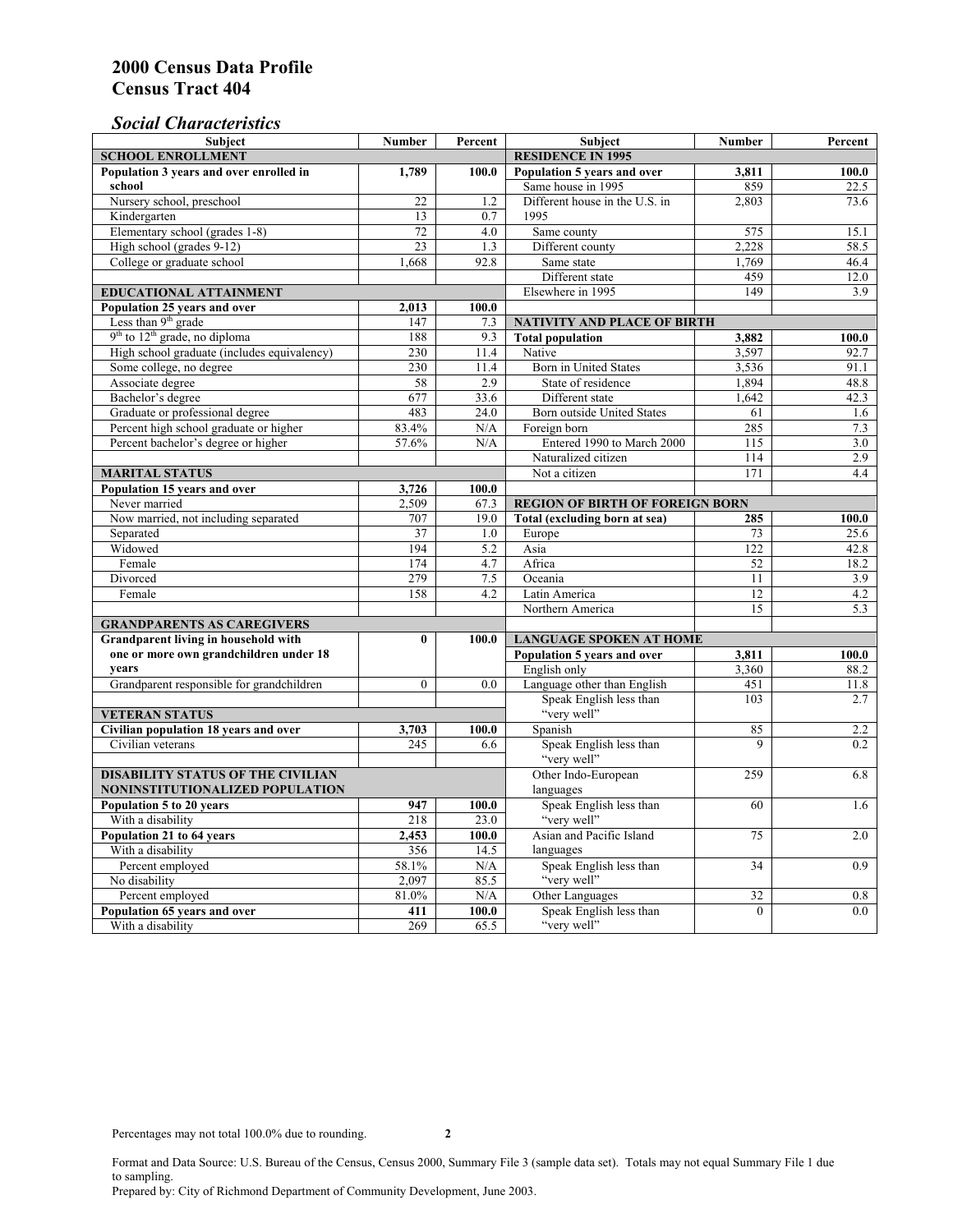#### *Economic Characteristics*

| Subject                                            | <b>Number</b>    | Percent                 | Subject                              | <b>Number</b>    | Percent |
|----------------------------------------------------|------------------|-------------------------|--------------------------------------|------------------|---------|
| <b>EMPLOYMENT STATUS</b>                           |                  |                         | <b>INCOME IN 1999</b>                |                  |         |
| Population 16 years and over                       | 3,718            | 100.0                   | <b>Households</b>                    | 2,146            | 100.0   |
| In labor force                                     | 2,571            | 69.2                    | Less than \$10,000                   | 689              | 32.1    |
| Civilian labor force                               | 2,571            | 69.2                    | \$10,000 to \$14,999                 | 339              | 15.8    |
| Employed                                           | 2,490            | 67.0                    | \$15,000 to \$24,999                 | 251              | 11.7    |
| Unemployed                                         | 81               | $\overline{2.2}$        | \$25,000 to \$34,999                 | 178              | 8.3     |
| Percent of civilian labor force                    | 3.2%             | N/A                     | \$35,000 to \$49,999                 | 168              | 7.8     |
| <b>Armed Forces</b>                                | $\Omega$         | 0.0                     | \$50,000 to \$74,999                 | 142              | 6.6     |
| Not in labor force                                 | 1,147            | 30.8                    | \$75,000 to \$99,999                 | 82               | 3.8     |
| Females 16 years and over                          | 1,812            | 100.0                   | \$100,000 to \$149,999               | 159              | 7.4     |
| In labor force                                     | 1,234            | 68.1                    | \$150,000 to \$199,999               | 73               | 3.4     |
| Civilian labor force                               | 1,234            | 68.1                    | \$200,000 or more                    | 65               | 3.0     |
| Employed                                           | 1,198            | 66.1                    | Median household income (dollars)    | 16,654           | N/A     |
| Own children under 6 years                         | 84               | 100.0                   |                                      |                  |         |
| All parents in family in labor force               | 53               | 63.1                    | With earnings                        | 1,760            | 82.0    |
|                                                    |                  |                         | Mean earnings (dollars)              | 43,075           | N/A     |
| <b>COMMUTING TO WORK</b>                           |                  |                         | With Social Security income          | 342              | 15.9    |
| Workers 16 years and over                          | 2,445            | 100.0                   | Mean Social Security income          | 7,519            | N/A     |
| Car, truck, or van - drove alone                   | 1,449            | 59.3                    | (dollars)                            |                  |         |
| Car, truck, or van - carpooled                     | 176              | 7.2                     | With Supplemental Security income    | 92               | 4.3     |
| Public transportation (including taxicab)          | 137              | 5.6                     | Mean Supplemental Security           | 4,245            | N/A     |
| Walked                                             | 459              | 18.8                    | income (dollars)                     |                  |         |
| Other means                                        | 167              | 6.8                     | With public assistance income        | 67               | 3.1     |
| Worked at home                                     | 57               | 2.3                     | Mean public assistance income        | 609              | N/A     |
| Mean travel time to work (minutes)                 | 15.8             | N/A                     | (dollars)                            |                  |         |
|                                                    |                  |                         | With retirement income (dollars)     | 120              | 5.6     |
| Employed civilian population 16 years and over     | 2.490            | 100.0                   | Mean retirement income (dollars)     | 12.122           | N/A     |
| <b>OCCUPATION</b>                                  |                  |                         |                                      |                  |         |
| Management, professional, and related occupations  | 1,021            | 41.0                    | <b>Families</b>                      | 391              | 100.0   |
| Service occupations                                | 664              | 26.7                    | Less than \$10,000                   | 22               | 5.6     |
| Sales and office occupations                       | 541              | 21.7                    | \$10,000 to \$14,999                 | 30               | 7.7     |
| Farming, fishing, and forestry occupations         | $\boldsymbol{0}$ | 0.0                     | \$15,000 to \$24,999                 | 38               | 9.7     |
| Construction, extraction, and maintenance          | 63               | 2.5                     | \$25,000 to \$34,999                 | $\boldsymbol{0}$ | 0.0     |
| occupations                                        |                  |                         | \$35,000 to \$49,999                 | 39               | 10.0    |
| Production, transportation, and material moving    | 201              | 8.1                     | \$50,000 to \$74,999                 | 74               | 18.9    |
| occupations                                        |                  |                         | \$75,000 to \$99,999                 | 30               | 7.7     |
|                                                    |                  |                         | \$100,000 to \$149,999               | 67               | 17.1    |
| <b>INDUSTRY</b>                                    |                  |                         | \$150,000 to \$199,999               | 55               | 14.1    |
| Agriculture, forestry, fishing and hunting, and    | 15               | 0.6                     | \$200,000 or more                    | $\overline{36}$  | 9.2     |
| mining                                             |                  |                         |                                      | 67,656           | N/A     |
| Construction                                       |                  |                         | Median family income (dollars)       |                  |         |
|                                                    | 62               | 2.5                     |                                      |                  |         |
| Manufacturing                                      | 139              | 5.6                     | Per capita income (dollars)          | 23,165           | N/A     |
| Wholesale trade                                    | 17               | 0.7                     | <b>Median earnings (dollars)</b>     |                  |         |
| Retail trade                                       | 225              | 9.0<br>$\overline{2.3}$ | Male full-time, year-round workers   | 45.294           | N/A     |
| Transportation and warehousing, and utilities      | 57               |                         | Female full-time, year-round workers | 28,958           | N/A     |
| Information                                        | 50               | 2.0                     |                                      | Number           | Percent |
| Finance, insurance, real estate, and rental and    | 241              | 9.7                     |                                      | below            | below   |
| leasing                                            |                  |                         |                                      | poverty          | poverty |
| Professional, scientific, management,              | 374              | 15.0                    | Subject                              | level            | level   |
| administrative, and waste management services      |                  |                         | <b>POVERTY STATUS IN 1999</b>        |                  |         |
| Educational, health and social services            | 626              | 25.1                    | <b>Families</b>                      | 29               | 7.4     |
| Arts, entertainment, recreation, accommodation and | 499              | 20.0                    | With related children under 18 years | 19               | 14.2    |
| food services                                      |                  |                         | With related children under 5 years  | 8                | 9.8     |
| Other services (except public administration)      | 118              | 4.7                     | Families with female householder, no | 14               | 30.4    |
| Public Administration                              | 67               | 2.7                     | husband present                      |                  |         |
|                                                    |                  |                         | With related children under 18 years | 4                | 22.2    |
| <b>CLASS OF WORKER</b>                             |                  |                         | With related children under 5 years  | $\overline{0}$   | $0.0\,$ |
| Private wage and salary workers                    | 1,907            | 76.6                    | <b>Individuals</b>                   | 1,570            | 40.6    |
| Government workers                                 | 491              | 19.7                    | 18 years and over                    | 1,550            | 41.9    |
| Self-employed workers in own not incorporated      | 92               | 3.7                     | 65 years and over                    | 179              | 43.6    |
| business                                           |                  |                         | Related children under 18 years      | 20               | 11.9    |
| Unpaid family workers                              | $\overline{0}$   | 0.0                     | Related children 5 to 17 years       | 13               | 13.4    |
|                                                    |                  |                         | Unrelated individuals 15 years and   | 1,512            | 51.2    |
|                                                    |                  |                         | over                                 |                  |         |

Percentages may not total 100.0% due to rounding. **3** 

Format and Data Source: U.S. Bureau of the Census, Census 2000, Summary File 3 (sample data set). Totals may not equal Summary File 1 due to sampling.

Prepared by: City of Richmond Department of Community Development, June 2003.